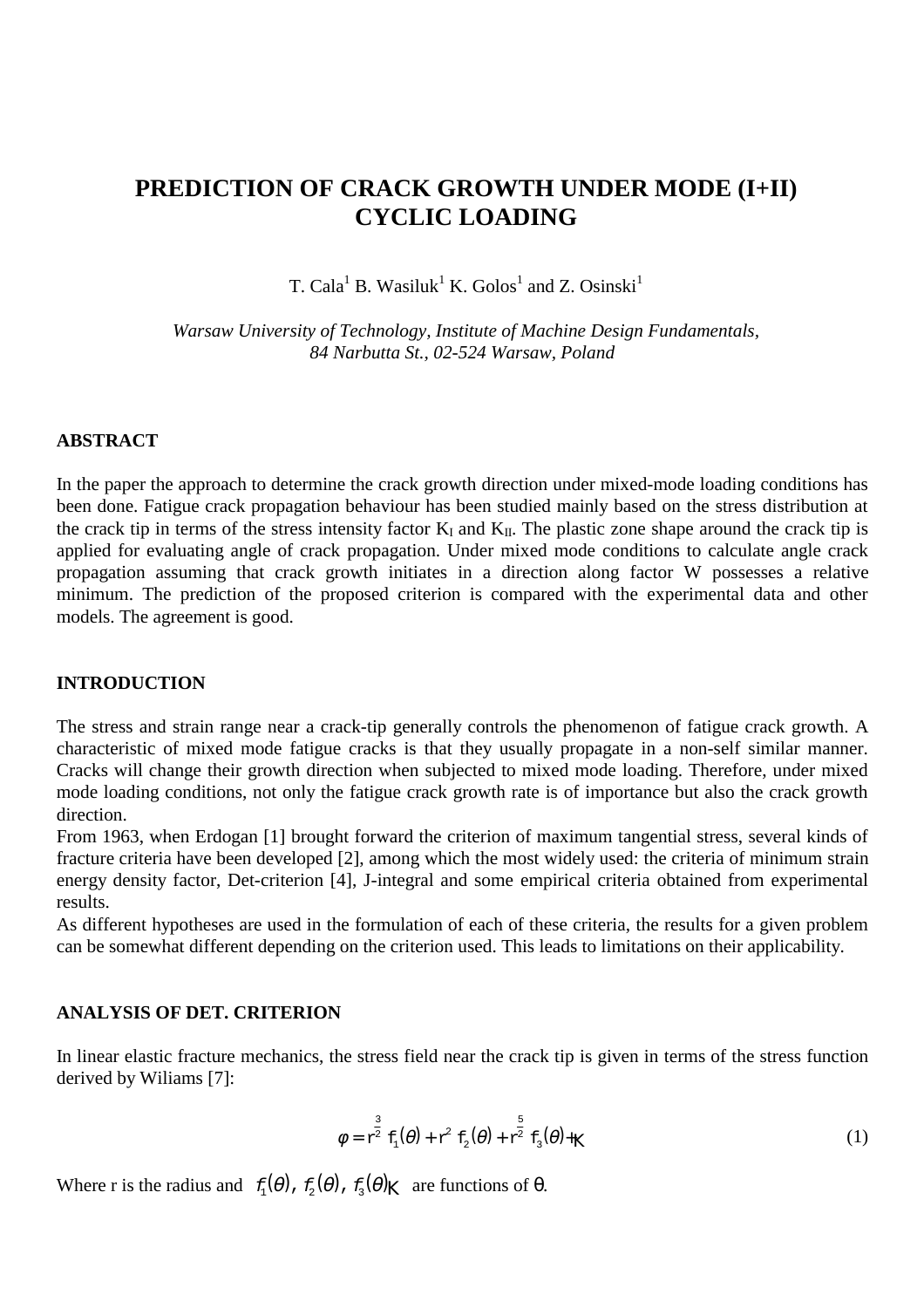The elastic strain-energy dW stored in a parallel-piped of volume dV dominating at the strained plate is expressed by:

$$
\frac{dW}{dV} = \frac{1 + V}{4E} \bigg[ \kappa_{1,2} \bigg( \sigma_x + \sigma_y \bigg)^2 + \bigg( \sigma_x - \sigma_y \bigg)^2 + 4 \tau_{xy}^2 \bigg]
$$
(2)

Where:

E - modulus of elasticity of the material,

v - Poisson ratio,  

$$
\kappa_1 = \frac{1 - v}{1 + v}, \text{ for plane stress},
$$
 (3)

 $\kappa_2 = 1 - 2v$ , for plane strain. (4)

The total elastic strain density is divided into two components:

- the dilatational strain-energy density  $T_v$ ,
- the distortional strain-energy density  $T_D$ .

For plane stress they have the form:

$$
T_{V} = \frac{1 - 2V}{6E} \left( \sigma_{x} + \sigma_{y} \right)^{2}, \qquad (5)
$$

$$
T_{D} = \frac{1 + V}{3E} \left[ \left( \sigma_{x} + \sigma_{y} \right)^{2} - 3 \left( \sigma_{x} \sigma_{y} - \tau_{xy}^{2} \right) \right]. \tag{6}
$$

For plane strain  $T_V$  and  $T_D$  have the form:

$$
T_{V} = \frac{\left(1 - 2V\right)\left(1 + V\right)^{2}}{6E} \left(\sigma_{x} + \sigma_{y}\right)^{2},\tag{7}
$$

$$
T_{D} = \frac{1+\nu}{3E} \left[ \left( v^2 - v + 1 \right) \left( \sigma_x + \sigma_y \right)^2 - 3 \left( \sigma_x \sigma_y - \tau_{xy}^2 \right) \right]. \tag{8}
$$

Substituting relations (5) and (7) into relations (6) and (8), respectively, we obtain:

$$
T_{D} = \frac{2(1+\nu)}{1-2\nu}T_{V} - \frac{1+\nu}{E}\left(\sigma_{x}\sigma_{y} - \tau_{xy}^{2}\right), \text{ for plane stress},
$$
\n(9)

$$
T_{D} = \frac{2(v^2 - v + 1)}{(1 - 2v)(1 + v)} T_{V} - \frac{1 + v}{E} \left(\sigma_{x}\sigma_{y} - \tau_{xy}^{2}\right), \text{ for plane strain,}
$$
\n(10)

$$
T_{v} = \frac{1 - 2v}{2(1 + v)} T_{p} + \frac{1 - 2v}{2E} \text{ Det}(\sigma_{ij}), \text{ for plane stress},
$$
\n(11)

$$
T_{v} = \frac{(1 - 2v)(1 + v)}{2(v^{2} - v + 1)} T_{D} + \frac{(1 - 2v)(1 + v)^{2}}{2(v^{2} - v + 1)E} D \text{ et } (\sigma_{ij}), \text{ for plane strain.}
$$
 (12)

According to Det.-criterion, the angle of crack extension on mixed mode loading is determined by the condition that the determinant of the stress tensor must take maximum value. This condition is expressed mathematically by the relations: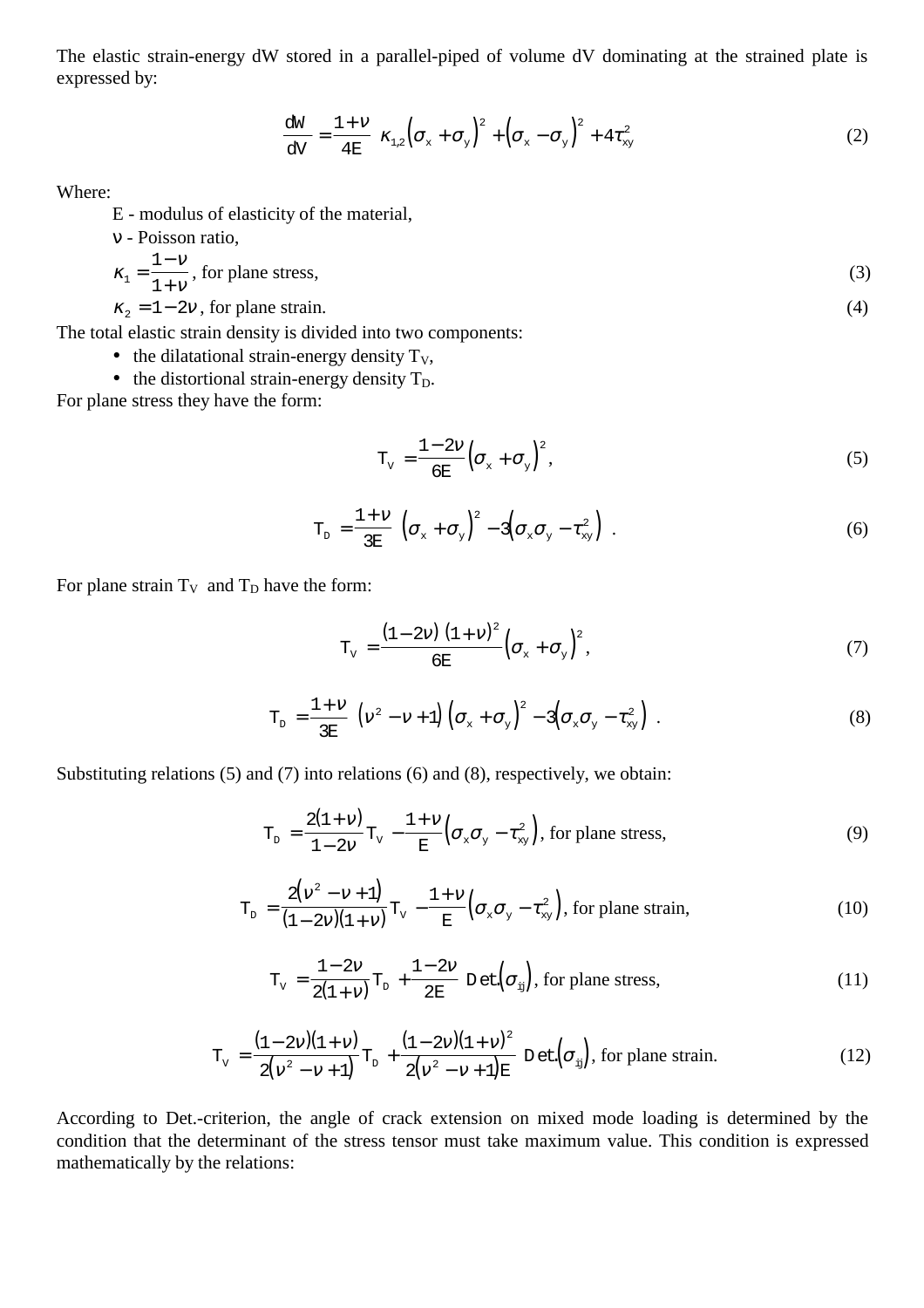$$
\left. \frac{\partial \operatorname{Det}(\sigma_{ij})}{\partial \theta} \right|_{\theta = \theta^*} = 0, \tag{13}
$$

$$
\left. \frac{\partial^2 D \, \text{et} \big( \sigma_{ij} \big)}{\partial \, \theta^2} \right|_{\theta = \theta^*} < 0. \tag{14}
$$

The critical stress of crack initiation is calculated by:

$$
D \, \text{et} \left( \sigma_{ij} \right) = D \, \text{et} \left( \sigma_{ij} \right)_{\alpha} . \tag{15}
$$

Where  $D$  et  $(\sigma_{ij})$ <sub>x</sub> is a constant of the material and

$$
D \, \text{et} \left( \sigma_{ij} \right) = \begin{vmatrix} \sigma_{x} & \sigma_{xy} \\ \sigma_{xy} & \sigma_{y} \end{vmatrix} \tag{16}
$$

is the determinant of the tensor.

## **ANALYSIS OF THE STRESS FIELDS NEAR CRACK TIP**

In the present analyses, all stress components are calculated based on the exact elastic stress solutions of an infinitive plane under loading configuration shown in Figure 1.



The stress and displacement field in the vicinity of crack tip for Mode I and Mode II can be written by superimposing the stress and displacement components:

$$
\sigma_{y} = \frac{K_{\text{I}}}{\sqrt{2\pi} \, \text{r}} \left[ 1 + \sin\frac{\theta}{2} \, \sin\frac{3\theta}{2} \right] + \frac{K_{\text{I}}}{\sqrt{2\pi} \, \text{r}} \, \sin\frac{\theta}{2} \cos\frac{\theta}{2} \cos\frac{3\theta}{2}, \tag{17}
$$

$$
\sigma_{x} = \frac{K_{1}}{\sqrt{2\pi}r} \cos\frac{\theta}{2} \left[ 1 - \sin\frac{\theta}{2} \sin\frac{3\theta}{2} \right] - \frac{K_{1}}{\sqrt{2\pi}r} \sin\frac{\theta}{2} \left[ 2 + \cos\frac{\theta}{2} \cos\frac{3\theta}{2} \right],
$$
(18)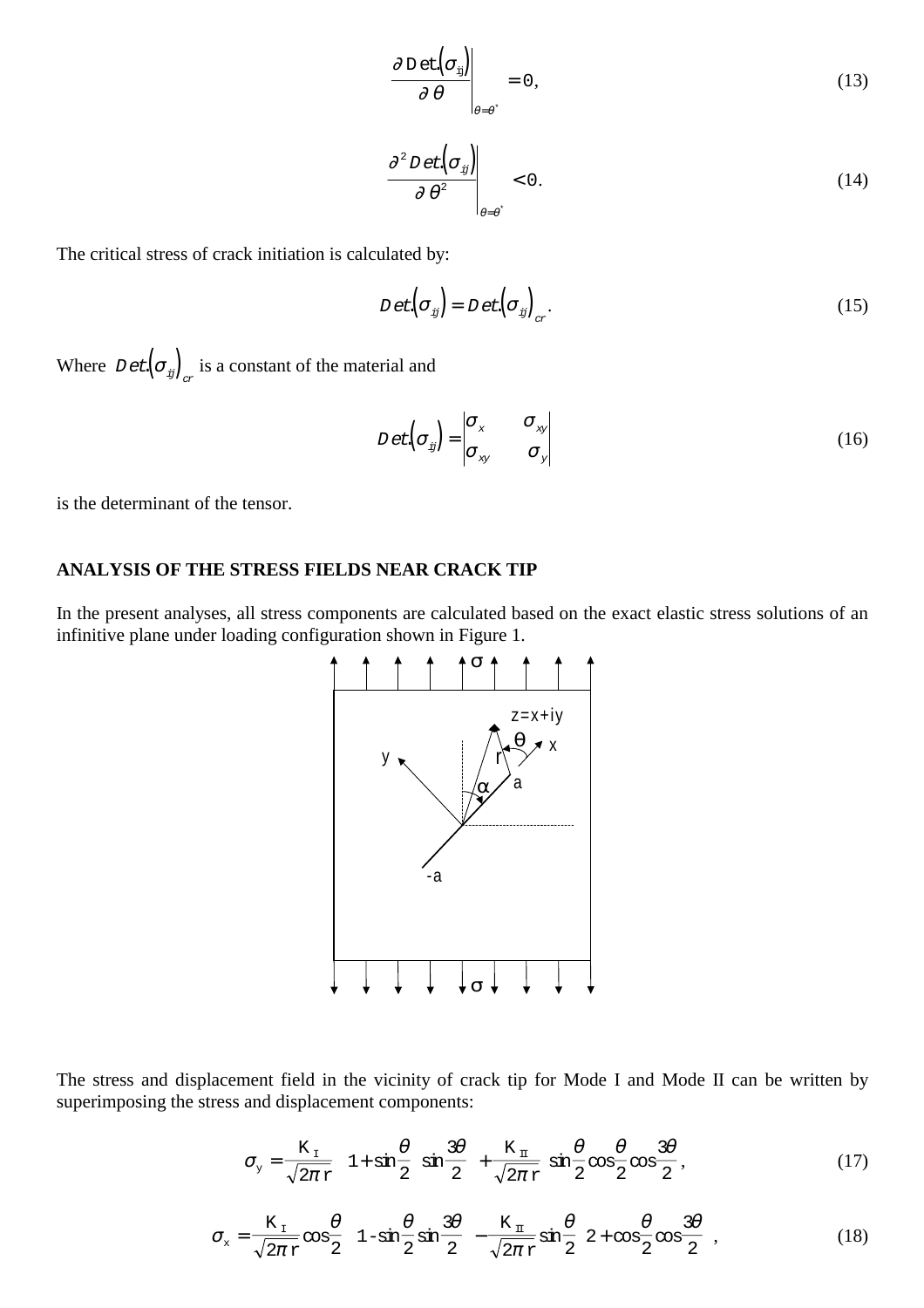$$
\sigma_{xy} = \frac{K_{\perp}}{\sqrt{2\pi}r} \sin\frac{\theta}{2} \cos\frac{\theta}{2} \cos\frac{3\theta}{2} + \frac{K_{\perp}}{\sqrt{2\pi}r} \cos\frac{\theta}{2} \left[1 - \sin\frac{\theta}{2} \sin\frac{3\theta}{2}\right],
$$
 (19)

$$
u_x = \frac{K_x}{G} \sqrt{\frac{r}{2\pi}} \cos{\frac{\theta}{2}} \left[ \frac{1}{2} (k-1) + \sin^2{\frac{\theta}{2}} \right] + \frac{K_x}{G} \sqrt{\frac{r}{2\pi}} \sin{\frac{\theta}{2}} \left[ \frac{1}{2} (k+1) + \cos^2{\frac{\theta}{2}} \right],
$$
(20)

$$
u_y = \frac{K_y}{G} \sqrt{\frac{r}{2\pi}} \sin{\frac{\theta}{2}} \left[ \frac{1}{2} (\kappa + 1) - \cos^2{\frac{\theta}{2}} \right] + \frac{K_y}{G} \sqrt{\frac{r}{2\pi}} \cos{\frac{\theta}{2}} \left[ \frac{1}{2} (\kappa - 1) + \sin^2{\frac{\theta}{2}} \right].
$$
 (21)

Stress intensity factors  $K_I$  and  $K_{II}$  have form:

$$
K_{I} = \sigma \sqrt{\pi a} \sin^{2} \alpha, \qquad (22)
$$

$$
K_{\pi} = \sigma \sqrt{\pi} \, a \, \sin \alpha \, \cos \alpha \,. \tag{23}
$$

One of the problems to be resolved in a mixed mode situation is the prediction of the direction of crack growth. Some difficulties arise concerning the nature of the area around the crack tip.

### **NEW CONCEPT FOR CALCULATING CRACK GROWTH DIRECTION - W-CRITERION**

Fatigue crack propagation behaviour under mixed mode loading has been studied mainly based on the stress distribution at the crack tip in terms of the stress intensity factor  $K_I$  and  $K_{II}$ .

Under mixed mode conditions we propose to calculate angle crack propagation assuming that crack growth initiates in a direction along factor W possesses a relative minimum. Factor W was derived based on the analysis of the fracture process zone ahead of crack tip:

$$
W = \overline{\sigma} \left( f_1 + f_2 - f_3 + f_4 - f_5 - f_6 + f_7 + f_8 \right). \tag{24}
$$

Where:

$$
f_1 = \frac{83}{32} \cos^2 \alpha \sin^2 \alpha - \frac{163}{64} \cos^2 \alpha \cos \theta \sin^2 \alpha ,
$$
 (25)

$$
f_2 = \frac{63}{32} \cos^2 \alpha \, \cos 2\theta \, \sin^2 \alpha - \frac{21}{32} \cos^2 \alpha \, \cos 3\theta \, \sin^2 \alpha \,, \tag{26}
$$

$$
f_3 = \frac{3}{64} \cos^2 \alpha \, \cos 5\theta \, \sin 2\alpha + \frac{3}{16} \cos 2\theta \, \sin^4 \alpha + \frac{3}{4} \cos \alpha \, \sin^3 \alpha \, \sin \frac{\theta}{2} \,, \tag{27}
$$

$$
f_4 = \frac{3}{16} \cos^2 \alpha \cos 4\theta \sin 2\alpha + \frac{7}{16} \sin 4\alpha + \frac{1}{4} \cos \theta \sin 4\alpha ,
$$
 (28)

$$
f_5 = \frac{7}{32} \cos \alpha \sin^3 \alpha \sin \theta + \frac{3}{16} \cos \alpha \sin^3 \alpha \sin 3\theta,
$$
 (29)

$$
f_6 = \frac{3}{16} \cos \alpha \sin^3 \alpha \sin \frac{3\theta}{2} + \frac{3}{32} \cos \alpha \sin^3 \alpha \sin 5\theta,
$$
 (30)

$$
f_{7} = \frac{3}{16} \cos \alpha \sin^{3} \alpha \sin \frac{3\theta}{2} + \frac{3}{8} \cos \alpha \sin^{3} \alpha \sin^{2} \theta,
$$
 (31)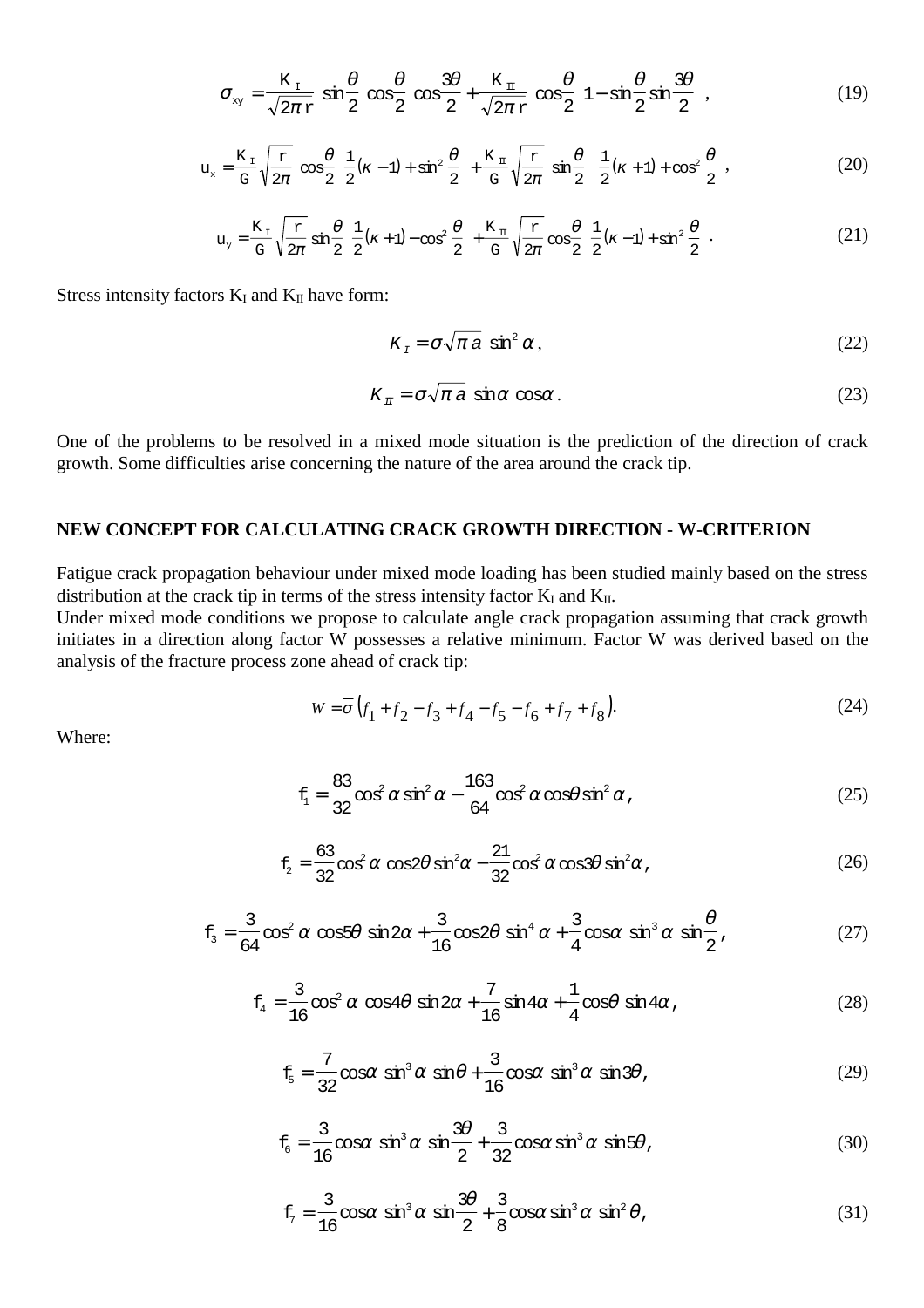$$
f_8 = \frac{9}{16} \cos \alpha \sin^3 \alpha \sin \frac{5\theta}{2} + \frac{3}{16} \cos \alpha \sin^3 \alpha \sin \frac{9\theta}{2}.
$$
 (32)

Mathematical formulation of new criterion:

$$
\left. \frac{\partial \mathbf{W}}{\partial \theta} \right|_{\theta = \theta^*} = 0, \quad \left. \frac{\partial^2 \mathbf{W}}{\partial \theta^2} \right|_{\theta = \theta^*} > 0 \tag{33}
$$

for  $\theta = \theta^*$ , where  $-\pi < \theta < \pi$ .

### **DISCUSSION OF THE RESULTS FOR UNIAXIAL TENSION LOADING PROBLEM**

The aim of this part is to examine the application of the W-theory to the study of the angled crack problem. The crack is situated in the centre of the plate. Crack angle  $\alpha$  is an independent variable in the study. This problem is a combination of the opening mode I and the edge-sliding mode II. The applied load has constant amplitude of value. The direction of the initial crack extension is a subject of interest. The configuration of the computed crack problem is shown in Figure 2.

Values of angle crack growth under uniaxial loading computed from criterion W are compared to experimental data for LY12-CZ (similar to American 2024-T3) material published by Yang-Xian Qi and Wei-Xun Fan [6] and to Det-criterion [4].



**Figure 2:** Tested crack with geometry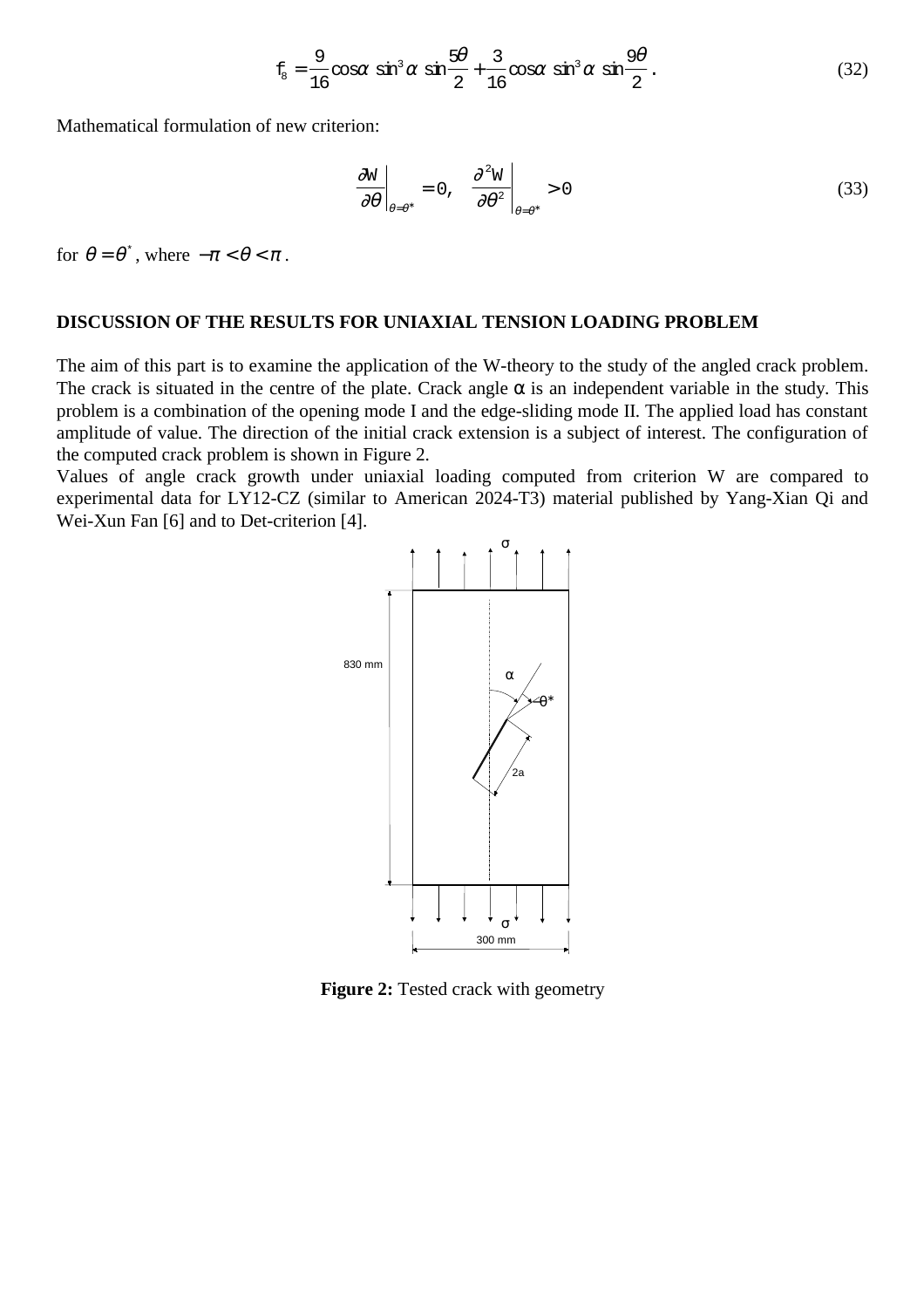

**Figure 3:** Stationary values of the W factor

The length of the crack was taken as a constant, whereas the angle  $\alpha$  of slantness to the loading axis was changing from  $15^{\circ}$  to  $90^{\circ}$  at  $15^{\circ}$  interval.

Figure 3 presents the variation of the W factor vs  $\theta$  for parametric values of angle crack initiation  $\alpha$ . The mechanical properties of the LY12-CZ material are:

 $\sigma_{v}$  = 456 M Pa,  $\sigma_{0.2}$  = 332 M Pa,  $E$  = 70 600 M Pa,  $v$  = 0.33,  $\delta$  = 11.7  $\delta$ .

There is a good agreement between results computed based on with proposed criterion and experimental data as shown in Figure 4.



**Figure 4:** Comparison between the W-criterion and Det. criterion and experimental data for LY12-CZ